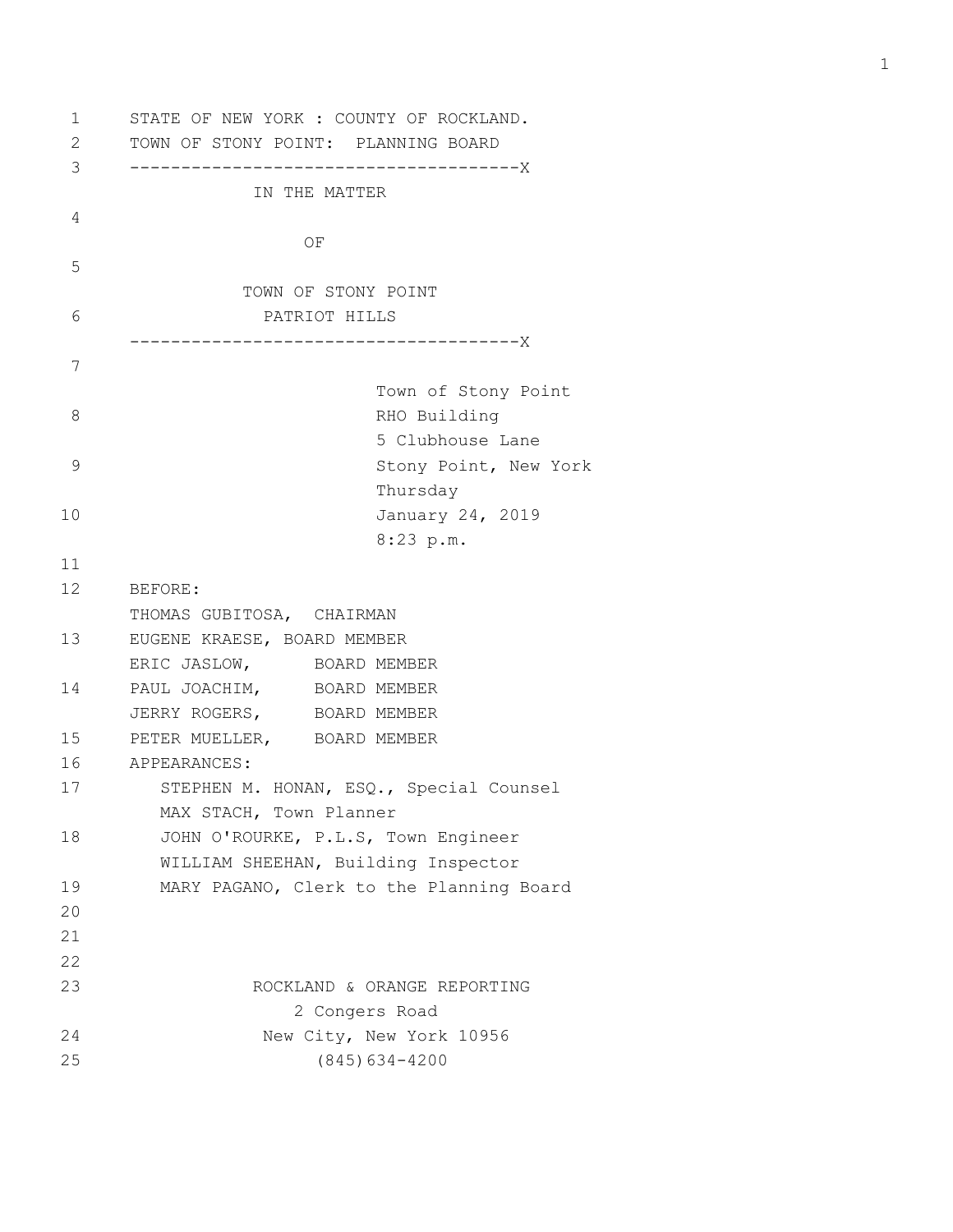## 1 Proceedings

| $\mathbf{2}$ |                                              |
|--------------|----------------------------------------------|
| 3            | CHAIRMAN GUBITOSA: Next item on the          |
| 4            | agenda is The Town of Stony Point Patriot    |
| 5            | Hills. It's a lot line change located on     |
| 6            | the north side of Willow Grove Road.         |
| 7            | MR. STACH: So the application that's         |
| 8            | before the Board tonight is a lot line       |
| $\mathsf 9$  | change with regard to the Patriot Hills      |
| 10           | property owned by the Town of Stony Point.   |
| 11           | Currently there are four lots comprising the |
| 12           | Patriot Estates -- I'm sorry, Patriot Hills, |
| 13           | the former Letchworth Village. Lot 1-1.1     |
| 14           | currently comprised portions of golf course  |
| 15           | holes one, two, and eight and one of the     |
| 16           | little league fields. Lot 1-3 currently      |
| 17           | comprises the Letchworth buildings along     |
| 18           | Patriot Hills Lane, most of the golf course  |
| 19           | and maintenance building by the little       |
| 20           | lesion field. Lot 1-26 currently includes    |
| 21           | most of the little league fields, the golf   |
| 22           | course holes three, six and seven and half   |
| 23           | of holes four and five. Lot 4-12 currently   |
| 24           | includes the remainder of holes four and     |
| 25           | And what you'll notice is that<br>five.      |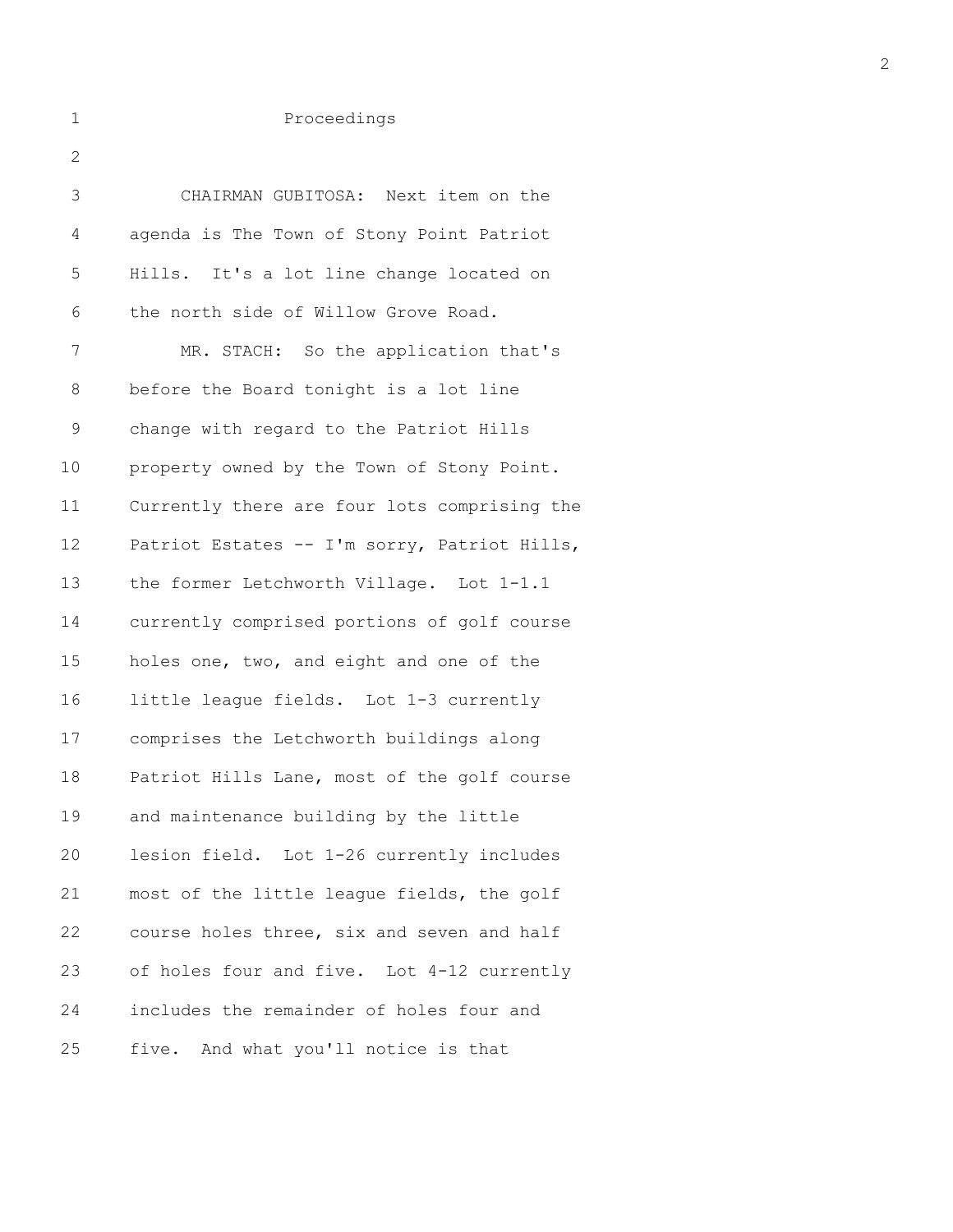| 1            | Proceedings                                  |
|--------------|----------------------------------------------|
| $\mathbf{2}$ | there's really not relationship to what's on |
| 3            | each lot. You have golf course, you have     |
| 4            | buildings. Generally this property was       |
| 5            | developed essentially when the hospital was  |
| 6            | here and then when the golf course came in a |
| 7            | there wasn't a lot of attention paid to      |
| 8            | where the lot lines were.                    |
| $\mathsf 9$  | Basically the purpose of this property       |
| 10           | is to realign those lot lines to put certain |
| 11           | features all on certain lots so as proposed  |
| 12           | lots 1-1.1 and 1-26 will be realigned to     |
| 13           | include the entire golf course and the       |
| 14           | maintenance building by the little league    |
| 15           | fields. So that's all going to be one lot.   |
| 16           | 1-3 will include all the remaining the       |
| 17           | former Letchworth Village buildings, Rho,    |
| 18           | this building, the clubhouse and all the     |
| 19           | buildings going down Patriot Hills Lane.     |
| 20           | And lastly, lot 4-12 will be realigned to    |
| 21           | include the little league fields.            |
| 22           | And basically the purpose of this            |
| 23           | subdivision is to garner interest in         |
| 24           | ultimately reusing these buildings.<br>So    |
|              |                                              |

25 under the Stony Point code it's a lot line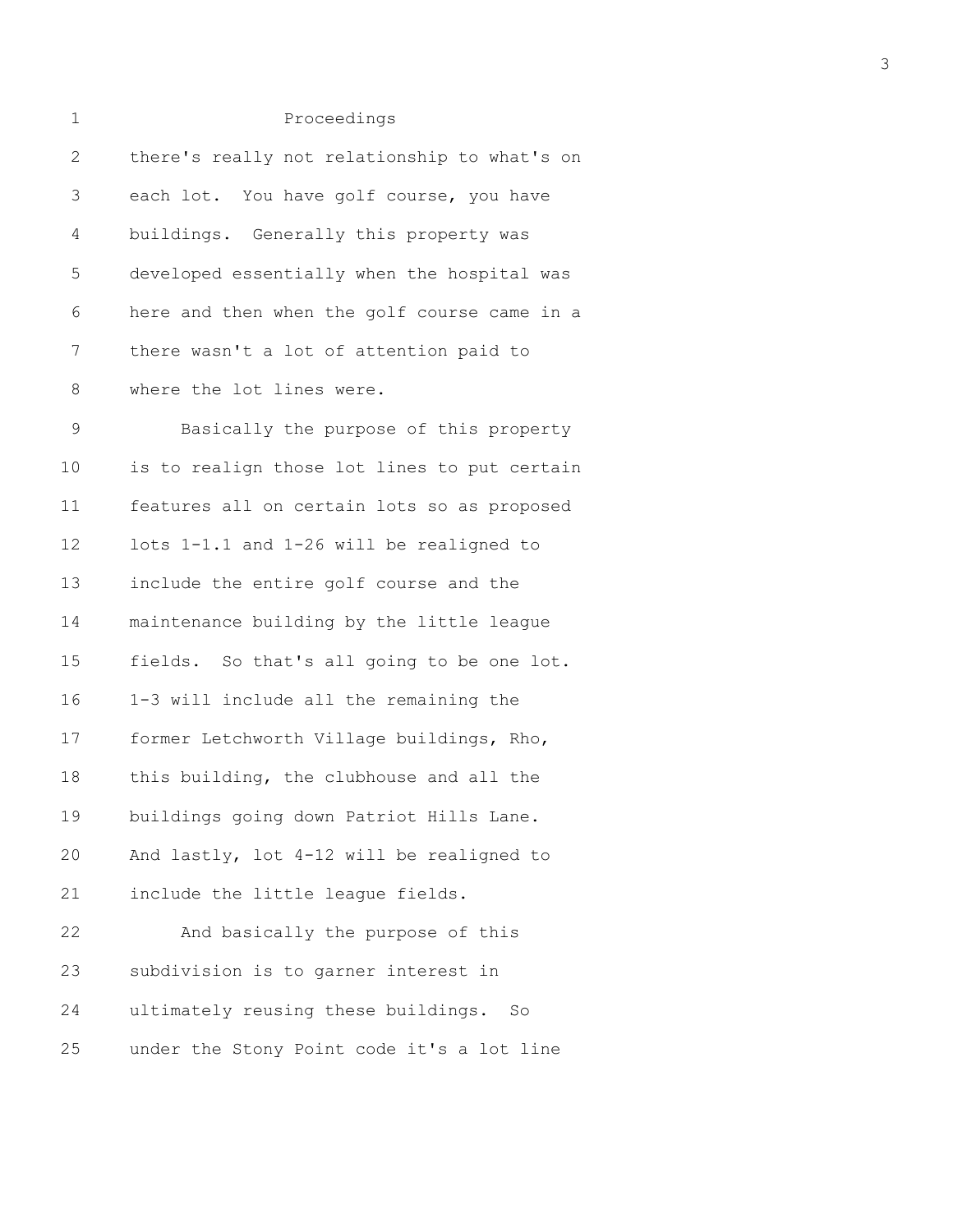| 1              | Proceedings                                 |
|----------------|---------------------------------------------|
| $\overline{2}$ | adjustment type two action so there's no    |
| 3              | SEQRA. It don't commit any action on part   |
| 4              | of the Town Board or this Board. It's       |
| 5              | really just making it so different features |
| 6              | of this entire parcel are organized on the  |
| 7              | four different lots in a more sensible      |
| 8              | fashion.                                    |
| $\mathsf 9$    | CHAIRMAN GUBITOSA: Good. Thanks, Max.       |
| 10             | John, any concerns at this time?            |
| 11             | MR. O'ROURKE: No, just reiterate what       |
| 12             | Max said. Basically you're taking what is   |
| 13             | invisible lines that don't make sense and   |
| 14             | moving those invisible lines so they make   |
| 15             | sense. No other changes.                    |
| 16             | CHAIRMAN GUBITOSA: Bill, anything?          |
| 17             | MR. SHEEHAN: No, exactly. Just trying       |
| 18             | to straighten it out as best we can.        |
| 19             | CHAIRMAN GUBITOSA: All right. Good.         |
| 20             | Does this Board have any comments. What     |
| 21             | will I do is make a resolution for granting |
| 22             | a lot line change and then I'll ask for a   |
| 23             | motion.                                     |
| 24             | This is a resolution granting a lot line    |
| 25             | change for the project Town of Stony Point  |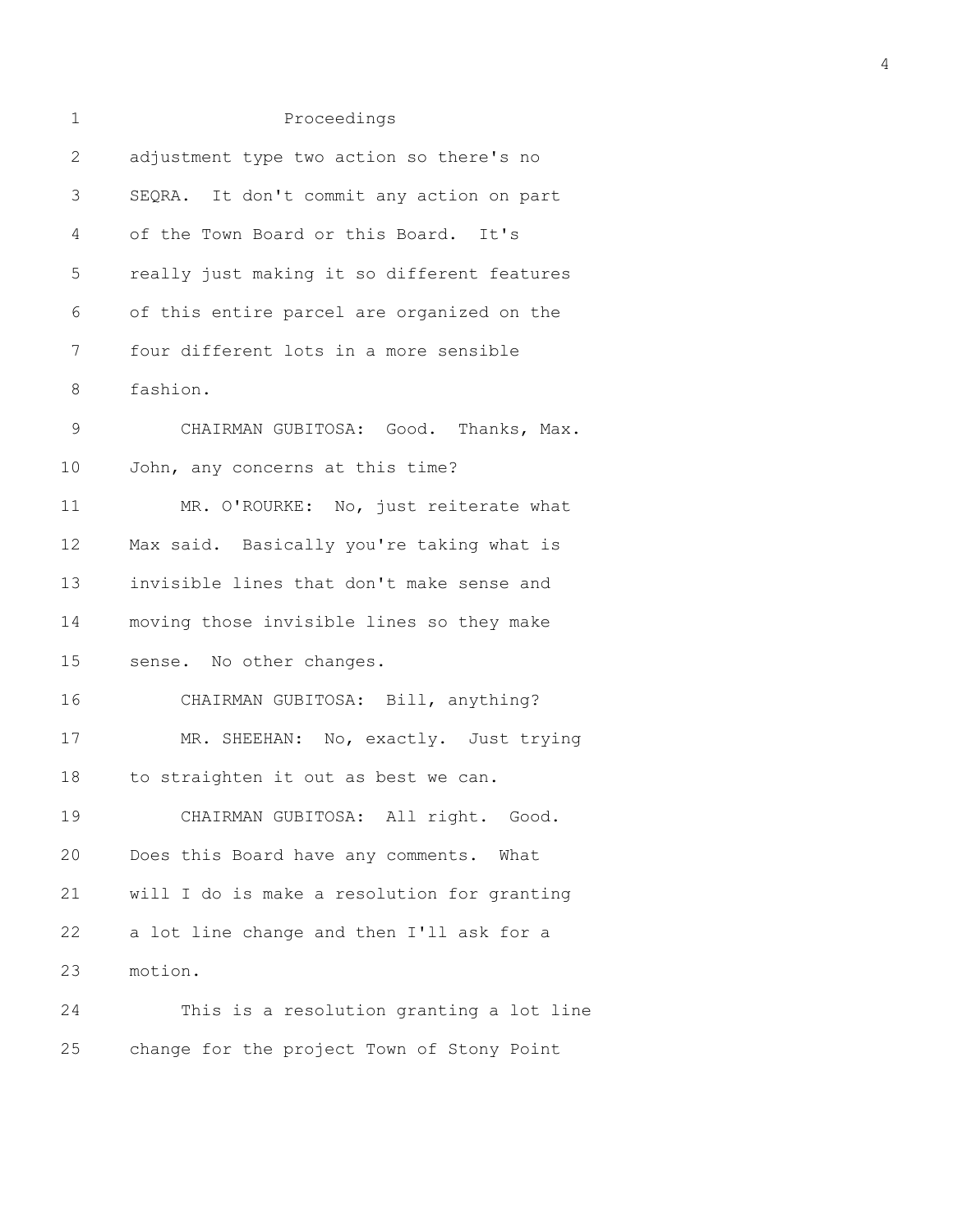| 1            | Proceedings                                  |
|--------------|----------------------------------------------|
| $\mathbf{2}$ | Patriot Hills by application of: The Town    |
| 3            | Board of Stony Point.                        |
| 4            | Whereas, an application has been             |
| 5            | submitted to the Planning Board of the Town  |
| 6            | of Stony Point, pursuant to Town of Stony    |
| 7            | Point Code Section 191-7, seeking approval   |
| $\,8\,$      | of an application, undated, for lot line     |
| $\mathsf 9$  | changes or amendments among four contiguous  |
| 10           | existing lots, consisting of approximately   |
| 11           | lane con televise the telephone two-at no    |
| 12           | 299.1 acres, located at and commonly known   |
| 13           | as 19 Clubhouse Lane, Stony Point, New York, |
| 14           | 10980, and upon a submitted plan entitled,   |
| 15           | "Amendment of tax lots" consisting of one    |
| 16           | sheet, prepared Atzl, Nasher & Zigler, P.C.  |
| 17           | dated September 22, 2018 (the subject        |
| 18           | application), and affecting premises         |
| 19           | designated as Section 14.04, Block 1, Lot    |
| 20           | 26, Section 19.02, Block 4, Lot 1, and       |
| 21           | Section 19.02, Block 1, Lots 1.1 & 3 on the  |
| 22           | Tax Map of the Town of Stony Point, County   |
| 23           | of Rockland, which parcels are located in    |
| 24           | the SR-R Zoning District (the subject        |
| 25           | premises); and                               |

5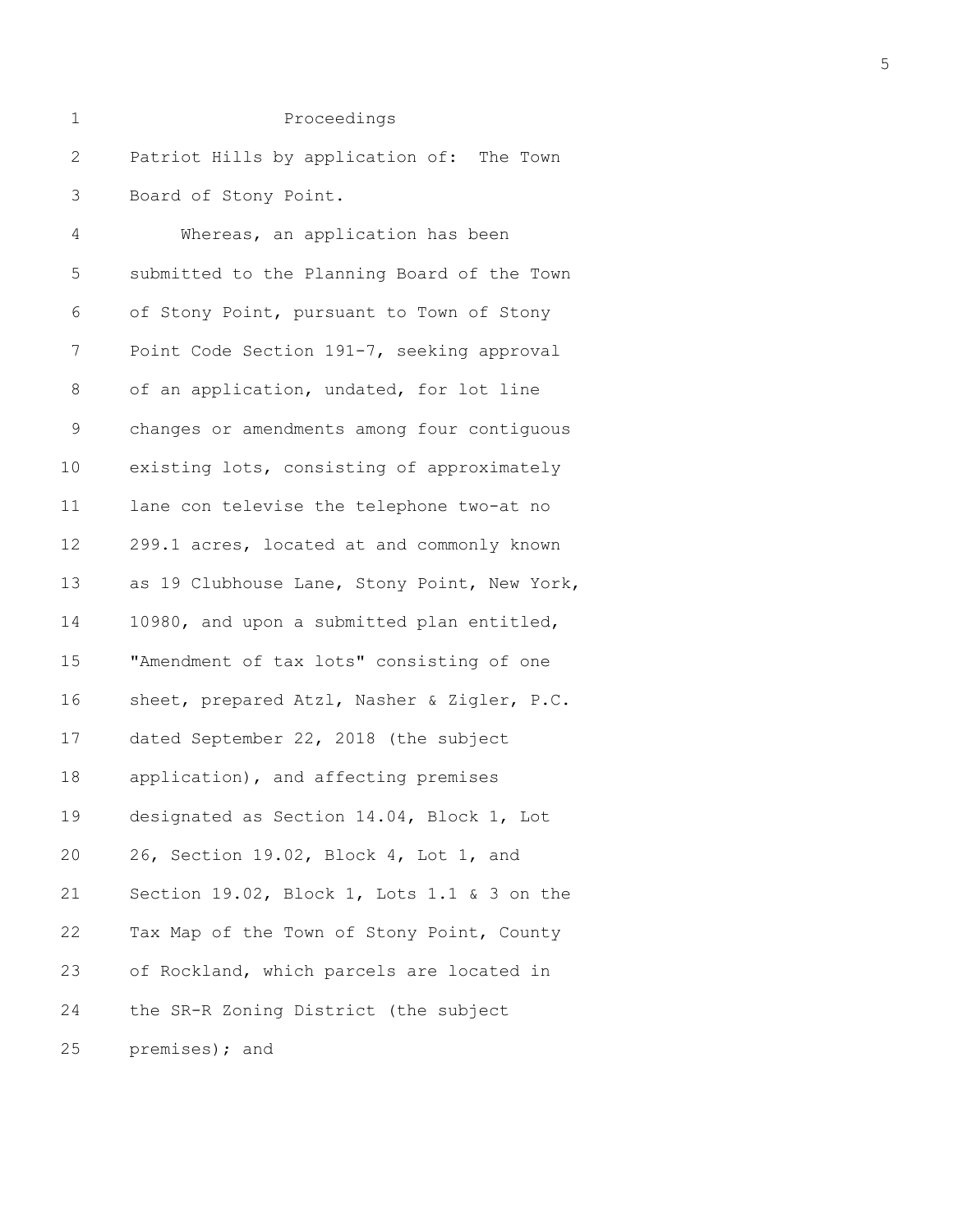| $\mathbf 1$  | Proceedings                                  |
|--------------|----------------------------------------------|
| $\mathbf{2}$ | Whereas, pursuant to the New York State      |
| 3            | Environmental Quality Review Act, this is a  |
| 4            | Type II action and no further environmental  |
| 5            | review is required; and                      |
| 6            | Whereas, a duly noticed public hearing       |
| 7            | was not required pursuant to Town of Stony   |
| 8            | Point Code Section 191-7; and                |
| $\mathsf 9$  | Whereas, the lots reconfigured by this       |
| 10           | application will be in compliance with the   |
| 11           | bulk provisions of the Town of Stony Point   |
| 12           | Zoning Code; and                             |
| 13           | Whereas, no construction, improvements,      |
| 14           | or land development is anticipated upon the  |
| 15           | subject premises with regard to this         |
| 16           | application; and                             |
| 17           | Whereas, by letter dated                     |
| 18           | January 3, 2019, the Rockland Department of  |
| 19           | Health, pursuant to its authority under GML  |
| 20           | section 239 indicated that it had no comment |
| 21           | concerning the application and noted that no |
| 22           | Rockland County Department of Health         |
| 23           | approvals are needed; and                    |
| 24           | Whereas, by letter dated                     |
| 25           | January 8, 2019, the Rockland County Highway |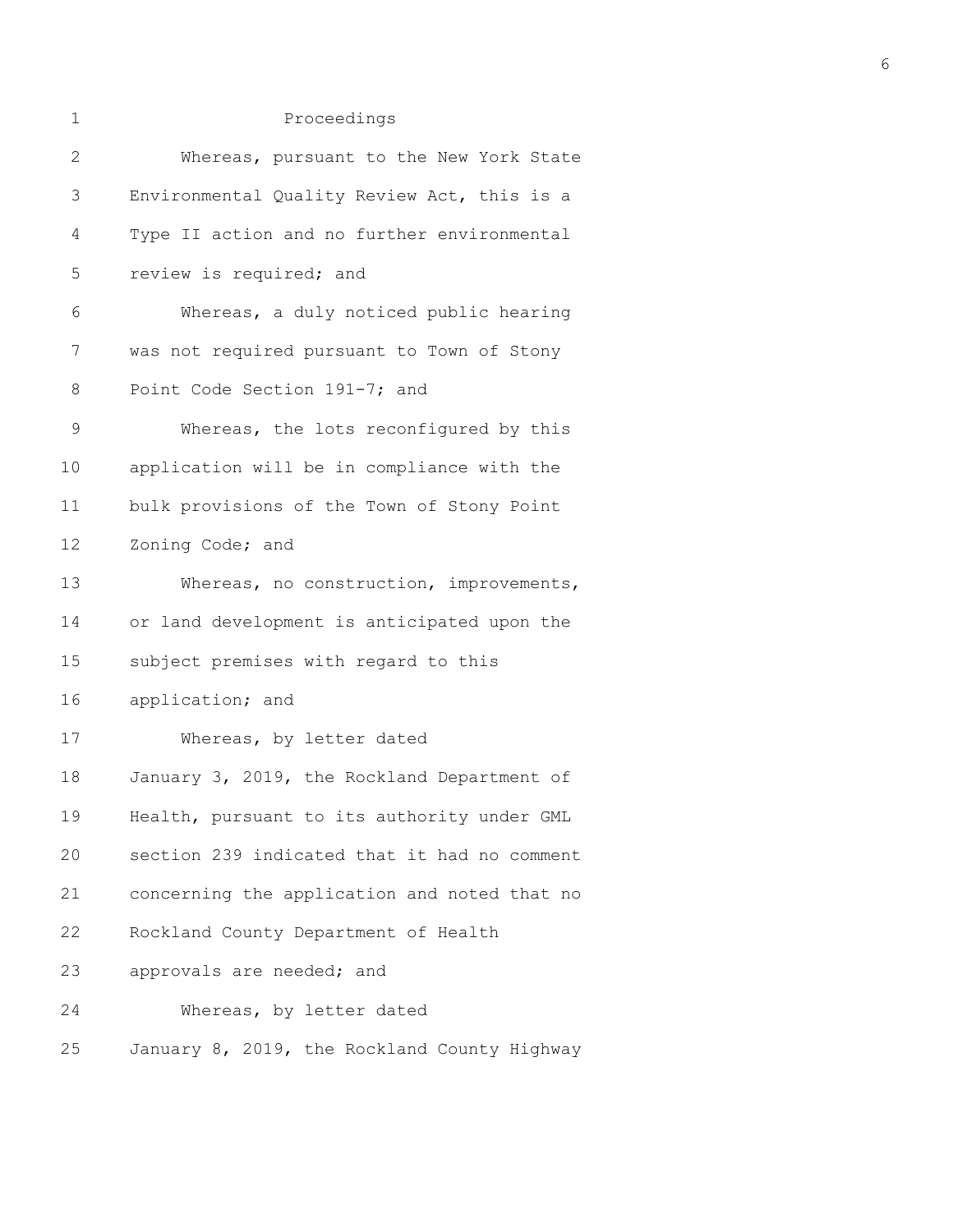| 1            | Proceedings                                  |
|--------------|----------------------------------------------|
| $\mathbf{2}$ | Department, pursuant to its authority under  |
| 3            | GML Section 239, indicated it had no comment |
| 4            | at this time; and                            |
| 5            | Whereas, by letter dated                     |
| 6            | January 24, 2019, the Rockland County        |
| 7            | Department of Planning, pursuant to its      |
| 8            | authority under General Municipal Law        |
| $\mathsf 9$  | Section 239, made certain comments           |
| 10           | applicable to the project, recommending the  |
| 11           | following: One, the Town Haverstraw is a     |
| 12           | neighboring municipality and said Town must  |
| 13           | be given the opportunity to review the       |
| 14           | application and proposal for any impacts     |
| 15           | upon the community. Two, a review must be    |
| 16           | completed by the County of Rockland Drainage |
| 17           | Agency and any required permits obtained     |
| 18           | from them. Three, pursuant to Rockland       |
| 19           | County Stream Control Act, a review of the   |
| 20           | application must be performed and the plan   |
| 21           | signed by the Chairman of the Rockland       |
| 22           | County Drainage Agency before the County     |
| 23           | Clerk can accept the plan to be filed.       |
| 24           | Four, a review of the application must be    |
| 25           | completed by the Palisades Interstate Park   |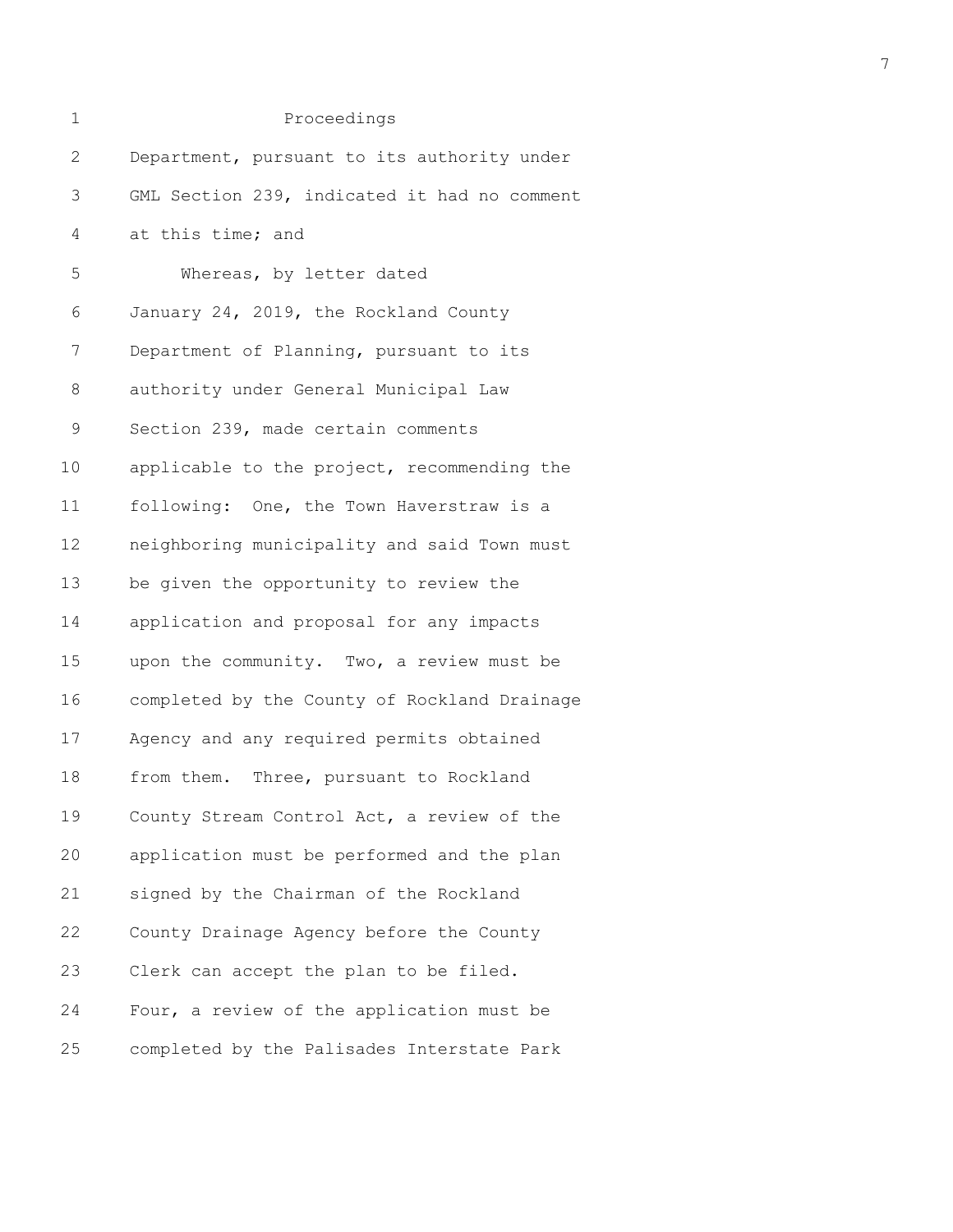| 1            | Proceedings                                  |
|--------------|----------------------------------------------|
| $\mathbf{2}$ | Commission and any comments or concerns      |
| 3            | addressed. Five, no distances from           |
| 4            | buildings to the proposed property           |
| 5            | boundaries are shown on the site plan.       |
| 6            | Public parks, playgrounds and outdoor        |
| 7            | recreational facilities within SR-R zoning   |
| 8            | district do not need to comply with the bulk |
| $\mathsf 9$  | requirements of any use group. However,      |
| 10           | this information must be provided so that    |
| 11           | the Planning Board can base its              |
| 12           | determination on complete and accurate       |
| 13           | information and in anticipation of any       |
| 14           | future development with Letchworth Village   |
| 15           | Redevelopment Incentive Overlay District;    |
| 16           | and                                          |
| 17           | Whereas, the Town of Haverstraw and the      |
| 18           | Palisades Interstate Park Commission were    |
| 19           | provided timely notice of the application    |
| 20           | pursuant to General Municipal Law and as of  |
| 21           | this date the Planning Board has not         |
| 22           | received any response or communications from |
| 23           | this entities; and                           |
| 24           | Whereas, by letter dates                     |
| 25           | January 23, 2019, the Rockland County        |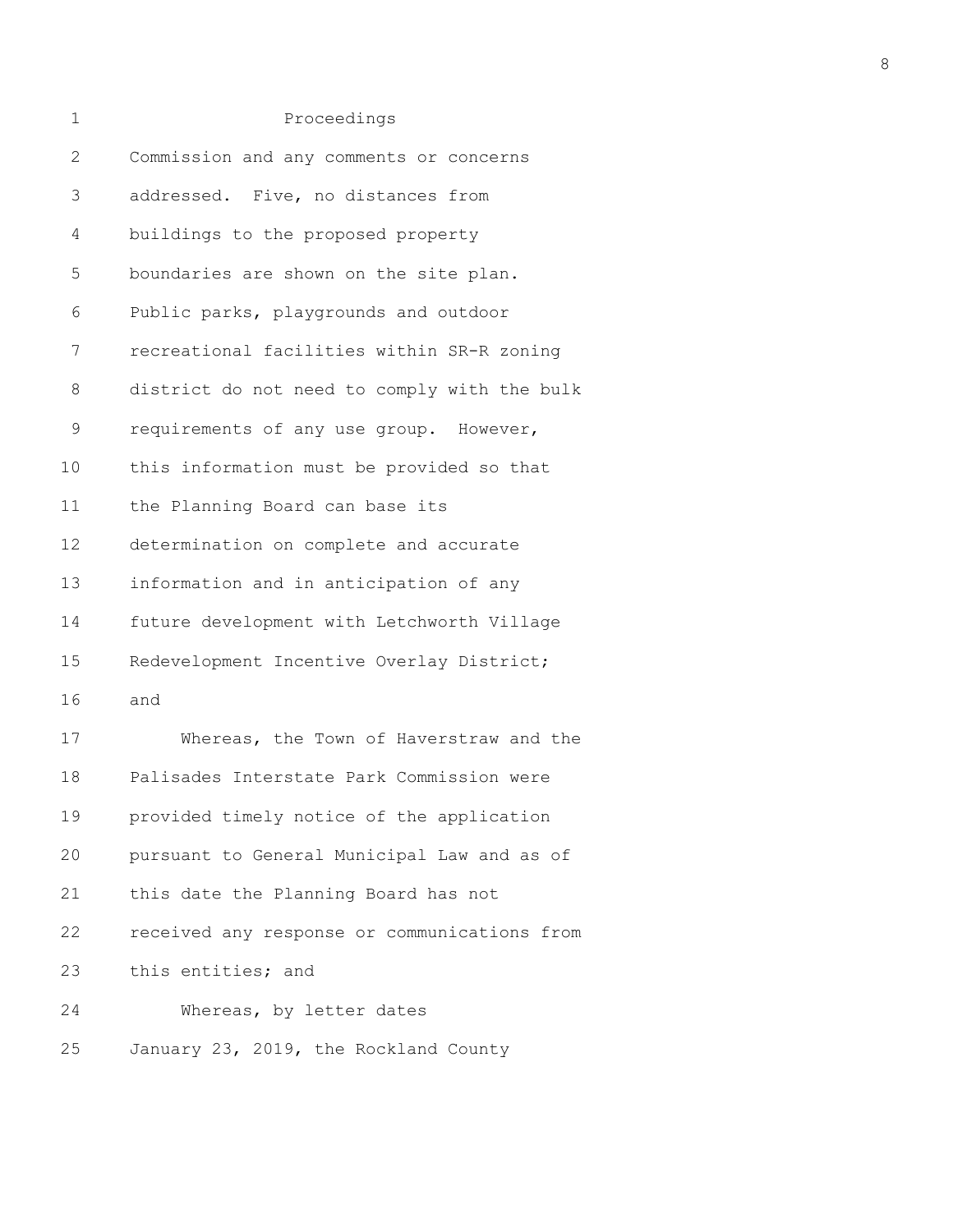| 1            | Proceedings                                  |
|--------------|----------------------------------------------|
| $\mathbf{2}$ | Drainage Agency, pursuant to its authority   |
| 3            | under GML section 239, made certain comments |
| 4            | applicable to the project, and stated:       |
| 5            | All or at least one of the parcels           |
| 6            | indicated on the plan are within the         |
| 7            | jurisdiction of the Rockland County Drainage |
| 8            | Agency. However, the current application     |
| $\mathsf 9$  | does not call for any site development and   |
| 10           | therefore a permit from the Rockland County  |
| 11           | Drainage Agency pursuant to the Rockland     |
| 12           | County Stream Control is not required at     |
| 13           | this time. Any further improvements to the   |
| 14           | subject premises will require a permit from  |
| 15           | the Rockland County Drainage Agency;         |
| 16           | The Rockland County Stream Control Act       |
| 17           | requires all lot-line change maps be signed  |
| 18           | by the Chairman of the Rockland County       |
| 19           | Drainage Agency before the County Clerk will |
| 20           | accept same for filing; and                  |
| 21           | Whereas, a hearing before this Board was     |
| 22           | conducted on January 24, 2019, at 7:00 p.m., |
| 23           | at which date and time the applicant         |
| 24           | appeared by Max Stach, AICP, of Nelson, Pope |
| 25           | & Voorhies, LLC, the planning consultant to  |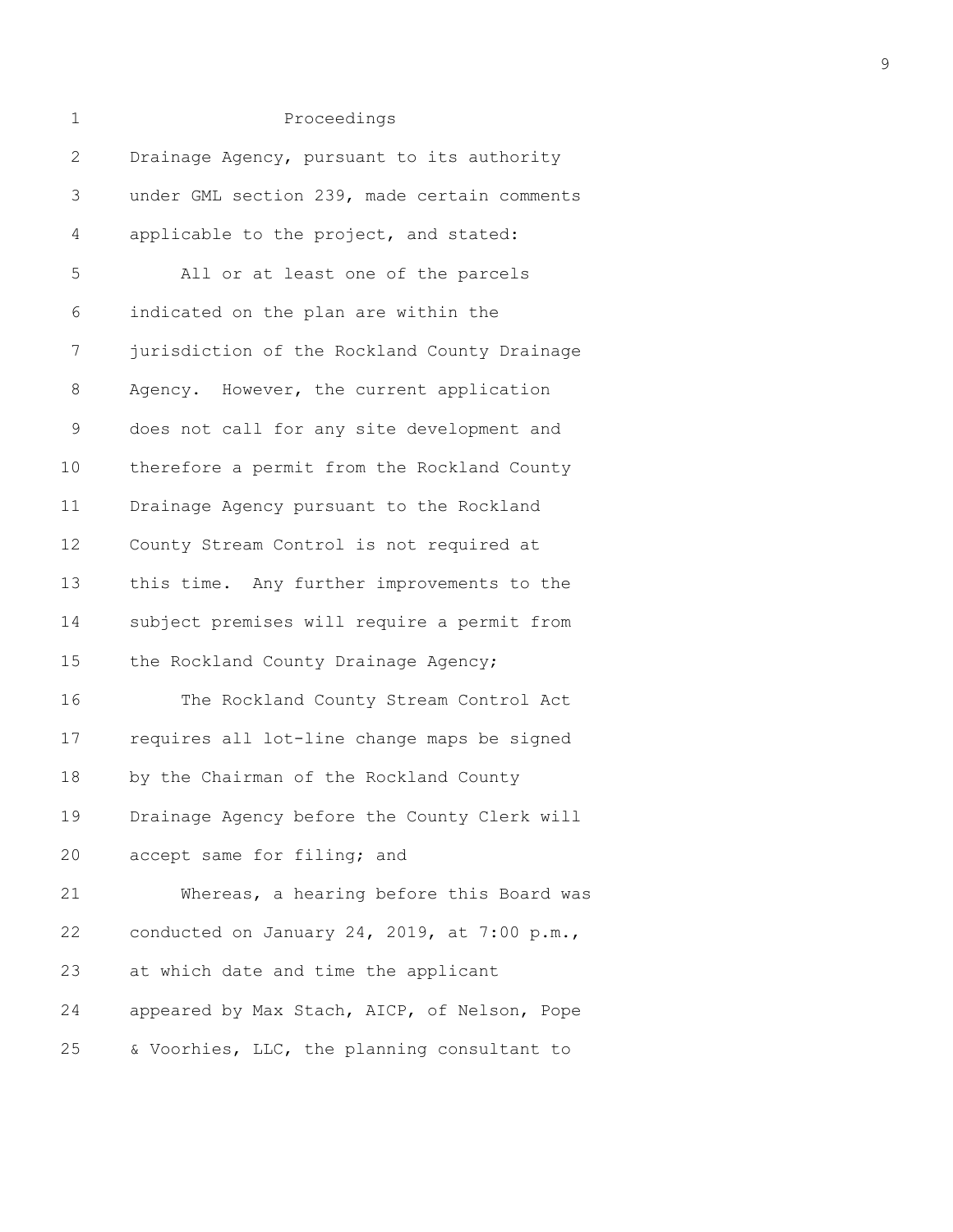| $\mathbf 1$  | Proceedings                                  |
|--------------|----------------------------------------------|
| $\mathbf{2}$ | the Town of Stony Point; and.                |
| 3            | Whereas, the Board heard comments in         |
| 4            | favor of the project and there was no        |
| 5            | opposition to the application.               |
| 6            | Now, therefore, be it resolved that the      |
| 7            | plat submitted for approval on the subject   |
| 8            | application concerning and affecting the     |
| $\mathsf 9$  | subject premises be and hereby is approved,  |
| 10           | upon the following condition: One, the       |
| 11           | portion of the comment letter of the         |
| 12           | Rockland County Department of Planning,      |
| 13           | dated January 24, 2019, at item numbered     |
| 14           | five is hereby overridden because the        |
| 15           | subject application is merely for a lot line |
| 16           | change, and no development or improvement to |
| 17           | the subject premises sought at this time.    |
| 18           | Additionally, the subject premises are owned |
| 19           | in its entirety by the Town of Stony Point.  |
| 20           | In the event a future application is         |
| 21           | submitted for the development of the subject |
| 22           | premises, the Planning Board reserves the    |
| 23           | right to require this information be         |
| 24           | included on the plans; and                   |
| 25           | The Chairman is hereby authorized to         |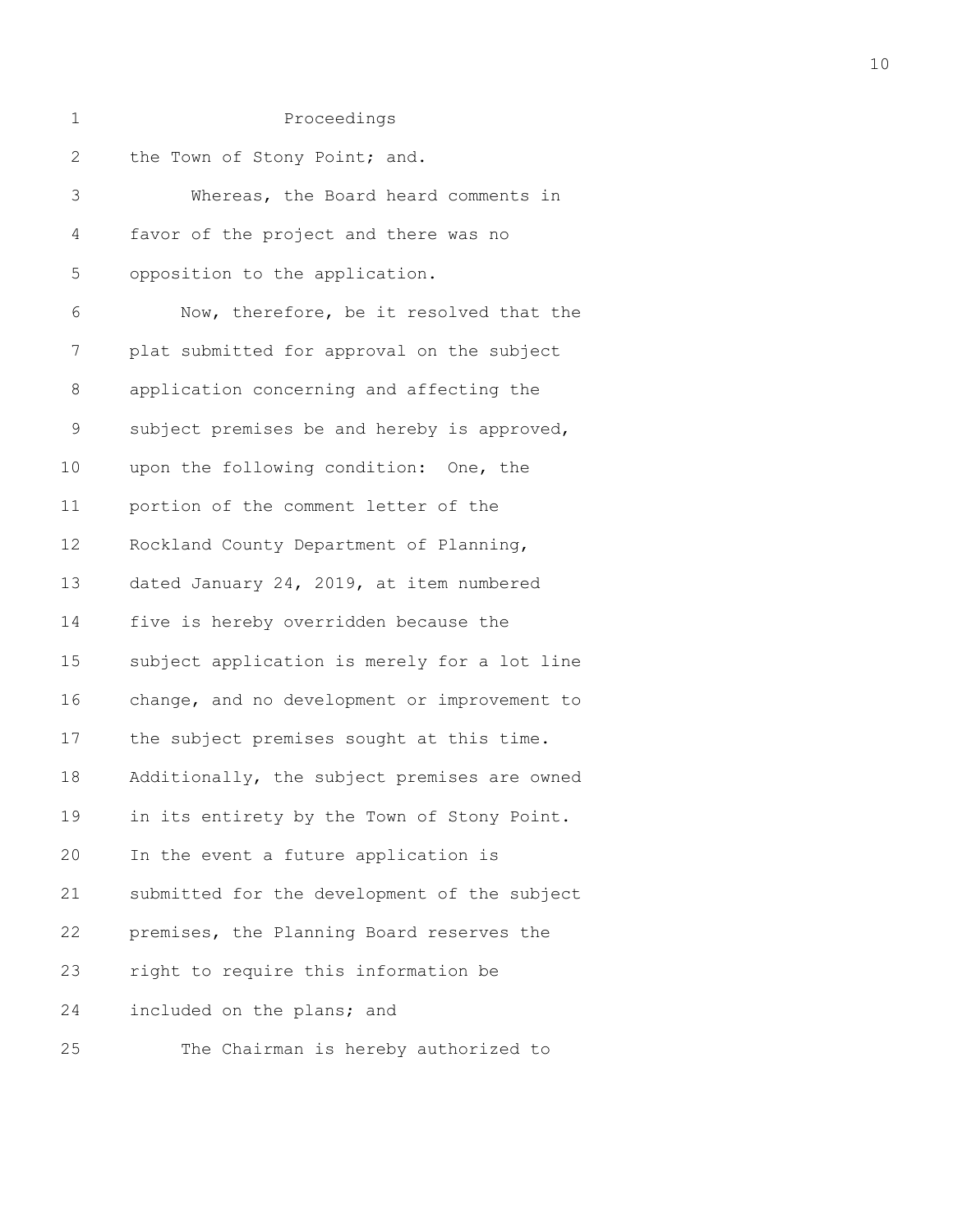| 1           | Proceedings                                  |
|-------------|----------------------------------------------|
| 2           | sign same to be filed the office of the      |
| 3           | Rockland County Clerk as a subdivision plat  |
| 4           | pursuant to the requirements of the Town of  |
| 5           | Stony Point Code Section 191-15, upon        |
| 6           | compliance will all provisions of the Town   |
| 7           | Clerk and payment of any and all outstanding |
| 8           | fees, if any, to the Town.                   |
| $\mathsf 9$ | All right. So I have a resolution, I         |
| 10          | need a motion to grant the lot line change.  |
| 11          | BOARD MEMBER JASLOW: I can make a            |
| 12          | motion.                                      |
| 13          | BOARD MEMBER JOACHIM: I'll second.           |
| 14          | CHAIRMAN GUBITOSA: Any discussion? All       |
| 15          | in favor?                                    |
| 16          | (A response of aye was given.)               |
| 17          | CHAIRMAN GUBITOSA: Mary, for this one,       |
| 18          | just poll the Board.                         |
| 19          | THE CLERK: Mr. Jaslow?                       |
| 20          | BOARD MEMBER JASLOW: Yes.                    |
| 21          | THE CLERK: Mr. Joachim?                      |
| 22          | BOARD MEMBER JOACHIM: Yes.                   |
| 23          | THE CLERK: Mr. Mueller?                      |
| 24          | BOARD MEMBER MUELLER: Yes.                   |
| 25          | THE CLERK: Mr. Rogers?                       |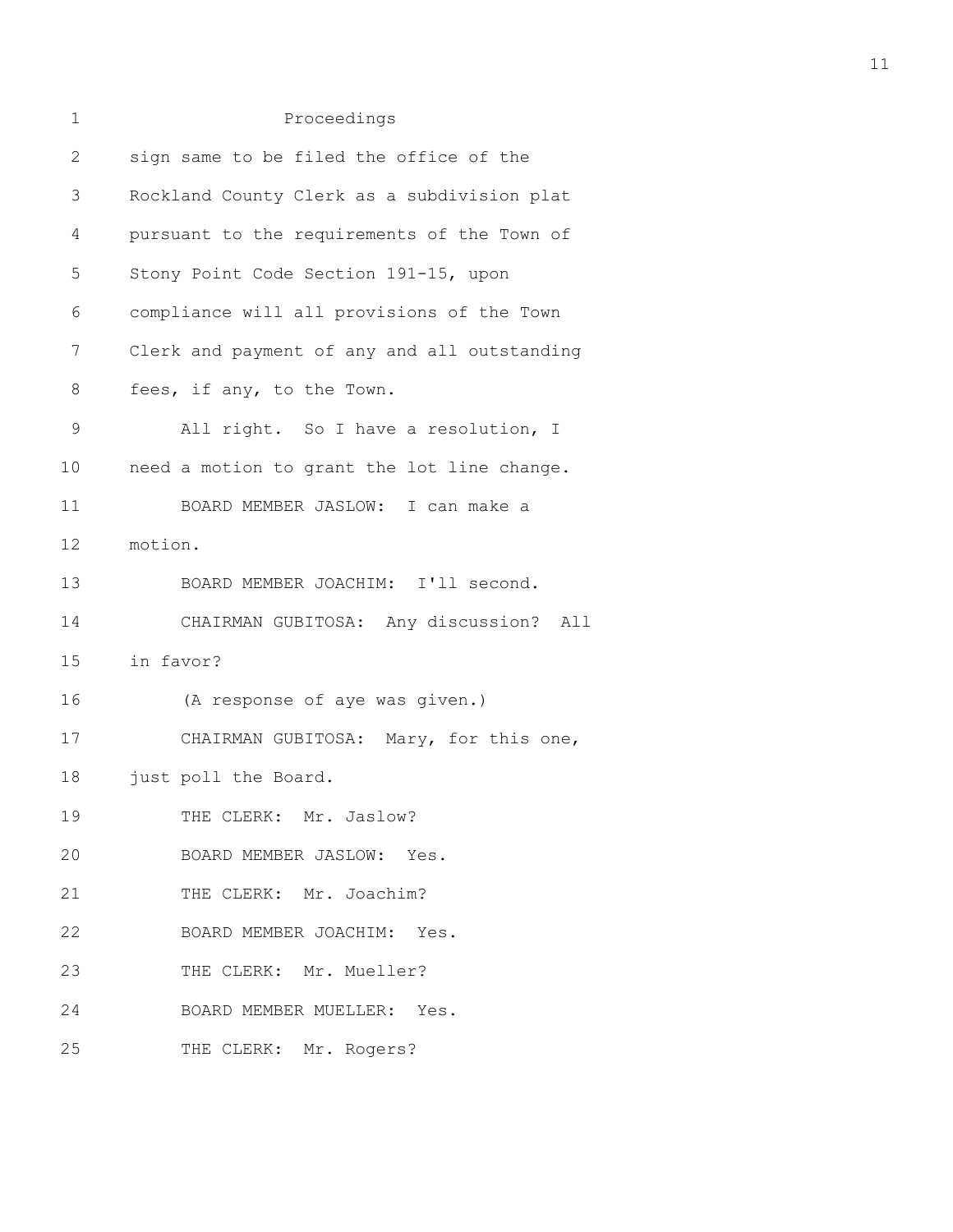| $\mathbf 1$      | Proceedings                            |
|------------------|----------------------------------------|
| $\mathbf{2}$     | BOARD MEMBER ROGERS: Yes.              |
| $\mathfrak{Z}$   | THE CLERK: Mr. Kraese?                 |
| $\sqrt{4}$       | BOARD MEMBER KRAESE: Yes.              |
| 5                | CHAIRMAN GUBITOSA: So the lot line has |
| $6\,$            | been approved. Thank you.              |
| $\boldsymbol{7}$ |                                        |
| $\,8\,$          | $***$ * * *                            |
| $\mathcal{G}$    |                                        |
| $10$             |                                        |
| $11\,$           |                                        |
| 12               |                                        |
| 13               |                                        |
| 14               |                                        |
| 15               |                                        |
| 16               |                                        |
| $17$             |                                        |
| $18\,$           |                                        |
| 19               |                                        |
| 20               |                                        |
| 21               |                                        |
| 22               |                                        |
| 23               |                                        |
| 24               |                                        |
| 25               |                                        |